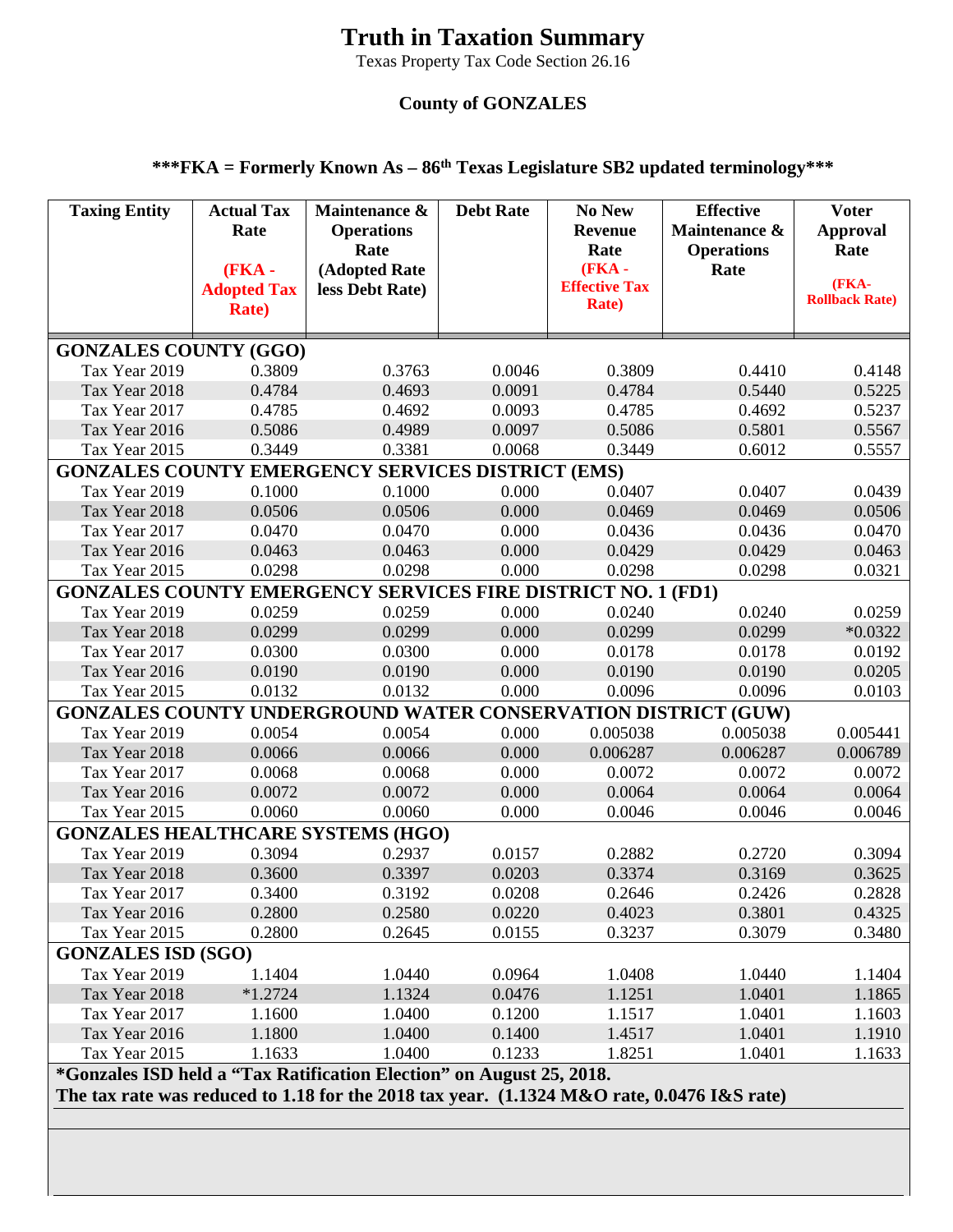| <b>Taxing Entity</b>                                                                                                                                                                      | <b>Actual Tax</b><br>Rate<br><b>(FKA -</b><br><b>Adopted Tax</b><br><b>Rate</b> ) | <b>Maintenance</b><br>& Operations<br>Rate | <b>Debt Rate</b> | No New<br><b>Revenue Rate</b><br>(FKA -<br><b>Effective Tax</b><br><b>Rate</b> ) | <b>Effective</b><br><b>Maintenance</b><br>& Operations<br>Rate | <b>Voter</b><br><b>Approval</b><br>Rate<br>(FKA-<br><b>Rollback Rate)</b> |  |  |
|-------------------------------------------------------------------------------------------------------------------------------------------------------------------------------------------|-----------------------------------------------------------------------------------|--------------------------------------------|------------------|----------------------------------------------------------------------------------|----------------------------------------------------------------|---------------------------------------------------------------------------|--|--|
|                                                                                                                                                                                           |                                                                                   |                                            |                  |                                                                                  |                                                                |                                                                           |  |  |
|                                                                                                                                                                                           | <b>GONZALES, CITY OF (CGO)</b>                                                    |                                            |                  |                                                                                  |                                                                |                                                                           |  |  |
| Tax Year 2019                                                                                                                                                                             | 0.3380                                                                            | 0.1986                                     | 0.1394           | 0.2817                                                                           | 0.1839                                                         | 0.3380                                                                    |  |  |
| Tax Year 2018                                                                                                                                                                             | 0.3050                                                                            | 0.1990                                     | $*0.1060$        | 0.2761                                                                           | $*0.1100$                                                      | $*0.2248$                                                                 |  |  |
| Tax Year 2017                                                                                                                                                                             | 0.2750                                                                            | 0.2750                                     | 0.0000           | 0.1729                                                                           | 0.1729                                                         | 0.1867                                                                    |  |  |
| Tax Year 2016                                                                                                                                                                             | 0.1769                                                                            | 0.1769                                     | 0.0000           | 0.1638                                                                           | 0.1638                                                         | 0.1769                                                                    |  |  |
| Tax Year 2015                                                                                                                                                                             | 0.1595                                                                            | 0.1595                                     | 0.0000           | 0.1595                                                                           | 0.1595                                                         | 0.1722                                                                    |  |  |
| ** The numbers shown for City of Gonzales for 2018 are per Court Order and not TNT Calculations.                                                                                          |                                                                                   |                                            |                  |                                                                                  |                                                                |                                                                           |  |  |
|                                                                                                                                                                                           | NIXON HOSPITAL DISTRICT (HNX)                                                     |                                            |                  |                                                                                  |                                                                |                                                                           |  |  |
| Tax Year 2019                                                                                                                                                                             | 0.0159                                                                            | 0.0159                                     | 0.000            | 0.0159                                                                           | 0.0159                                                         | 0.0171                                                                    |  |  |
| Tax Year 2018                                                                                                                                                                             | 0.0194                                                                            | 0.0194                                     | 0.000            | 0.0194                                                                           | 0.0193                                                         | 0.0208                                                                    |  |  |
| Tax Year 2017                                                                                                                                                                             | 0.0206                                                                            | 0.0206                                     | 0.000            | 0.0206                                                                           | 0.0206                                                         | 0.0222                                                                    |  |  |
| Tax Year 2016                                                                                                                                                                             | 0.0205                                                                            | 0.0205                                     | 0.000            | 0.0205                                                                           | 0.0217                                                         | 0.0234                                                                    |  |  |
| Tax Year 2015                                                                                                                                                                             | 0.0171                                                                            | 0.0171                                     | 0.000            | 0.0171                                                                           | 0.0171                                                         | 0.0184                                                                    |  |  |
| NIXON, CITY OF (CNX)                                                                                                                                                                      |                                                                                   |                                            |                  |                                                                                  |                                                                |                                                                           |  |  |
| Tax Year 2019                                                                                                                                                                             | 0.3929                                                                            | 0.3929                                     | 0.000            | 0.3528                                                                           | 0.4792                                                         | 0.3929                                                                    |  |  |
| Tax Year 2018                                                                                                                                                                             | 0.4018                                                                            | 0.4018                                     | 0.000            | 0.3408                                                                           | 0.5024                                                         | 0.5425                                                                    |  |  |
| Tax Year 2017                                                                                                                                                                             | 0.4018                                                                            | 0.4018                                     | 0.000            | 0.3818                                                                           | 0.5136                                                         | 0.5546                                                                    |  |  |
| Tax Year 2016                                                                                                                                                                             | 0.3890                                                                            | 0.3890                                     | 0.000            | 0.3890                                                                           | 0.5830                                                         | 0.4428                                                                    |  |  |
| Tax Year 2015                                                                                                                                                                             | 0.3819                                                                            | 0.3819                                     | 0.000            | 0.3819                                                                           | 0.8449                                                         | 0.4586                                                                    |  |  |
|                                                                                                                                                                                           | <b>NIXON-SMILEY CISD (SNS)</b>                                                    |                                            |                  |                                                                                  |                                                                |                                                                           |  |  |
| Tax Year 2019                                                                                                                                                                             | 1.1500                                                                            | 0.9900                                     | 0.1600           | 0.7865                                                                           | 0.9900                                                         | 1.1374                                                                    |  |  |
| Tax Year 2018                                                                                                                                                                             | 1.1700                                                                            | 1.0600                                     | 0.1100           | 1.1494                                                                           | 1.1700                                                         | 1.3956                                                                    |  |  |
| Tax Year 2017                                                                                                                                                                             | 1.1700                                                                            | 0.9563                                     | 0.2137           | 1.0511                                                                           | 0.9563                                                         | 1.1871                                                                    |  |  |
| Tax Year 2016                                                                                                                                                                             | 1.1700                                                                            | 0.9500                                     | 0.2200           | 1.8327                                                                           | 1.0323                                                         | 1.2897                                                                    |  |  |
| Tax Year 2015                                                                                                                                                                             | 1.1500                                                                            | 0.9500                                     | 0.2000           | 1.9388                                                                           | 1.0400                                                         | 1.2016                                                                    |  |  |
| *Nixon-Smiley CISD held a "Tax Rollback Election" on November 5, 2013.<br>The tax rate was reduced to 1.17 for the 2013 tax year. (1.17 M&O rate, 0.00 I&S rate)<br>SMILEY, CITY OF (CSM) |                                                                                   |                                            |                  |                                                                                  |                                                                |                                                                           |  |  |
| Tax Year 2019                                                                                                                                                                             | 0.3827                                                                            | 0.3827                                     | 0.000            | 0.3827                                                                           | 0.3827                                                         | 0.4133                                                                    |  |  |
| Tax Year 2018                                                                                                                                                                             | 0.3600                                                                            | 0.3600                                     | 0.000            | 0.3468                                                                           | 0.3454                                                         | 0.3730                                                                    |  |  |
| Tax Year 2017                                                                                                                                                                             | 0.3482                                                                            | 0.3482                                     | 0.000            | 0.3228                                                                           | 0.3226                                                         | 0.3484                                                                    |  |  |
| Tax Year 2016                                                                                                                                                                             | 0.3205                                                                            | 0.3205                                     | 0.000            | 0.2974                                                                           | 0.2974                                                         | 0.3211                                                                    |  |  |
| Tax Year 2015                                                                                                                                                                             | 0.3302                                                                            | 0.3302                                     | 0.000            | 0.3510                                                                           | 0.3510                                                         | 0.3790                                                                    |  |  |
| <b>WAELDER ISD (SWA)</b>                                                                                                                                                                  |                                                                                   |                                            |                  |                                                                                  |                                                                |                                                                           |  |  |
| Tax Year 2019                                                                                                                                                                             | 1.0728                                                                            | 0.9700                                     | 0.1028           | 1.0256                                                                           | 0.9700                                                         | 1.0728                                                                    |  |  |
| Tax Year 2018                                                                                                                                                                             | 1.1562                                                                            | 1.0400                                     | 0.1162           | 1.1145                                                                           | 1.0400                                                         | 1.1549                                                                    |  |  |
| Tax Year 2017                                                                                                                                                                             | 1.1666                                                                            | 1.0400                                     | 0.1266           | 1.1378                                                                           | 1.0400                                                         | 1.1666                                                                    |  |  |
| Tax Year 2016                                                                                                                                                                             | 1.1495                                                                            | 1.0400                                     | 0.1095           | 1.3714                                                                           | 1.0400                                                         | 1.1615                                                                    |  |  |
|                                                                                                                                                                                           |                                                                                   |                                            |                  |                                                                                  |                                                                |                                                                           |  |  |
| Tax Year 2015                                                                                                                                                                             | 1.1350                                                                            | 1.0400                                     | 0.0950           | 1.1497                                                                           | 1.0400                                                         | 1.1350                                                                    |  |  |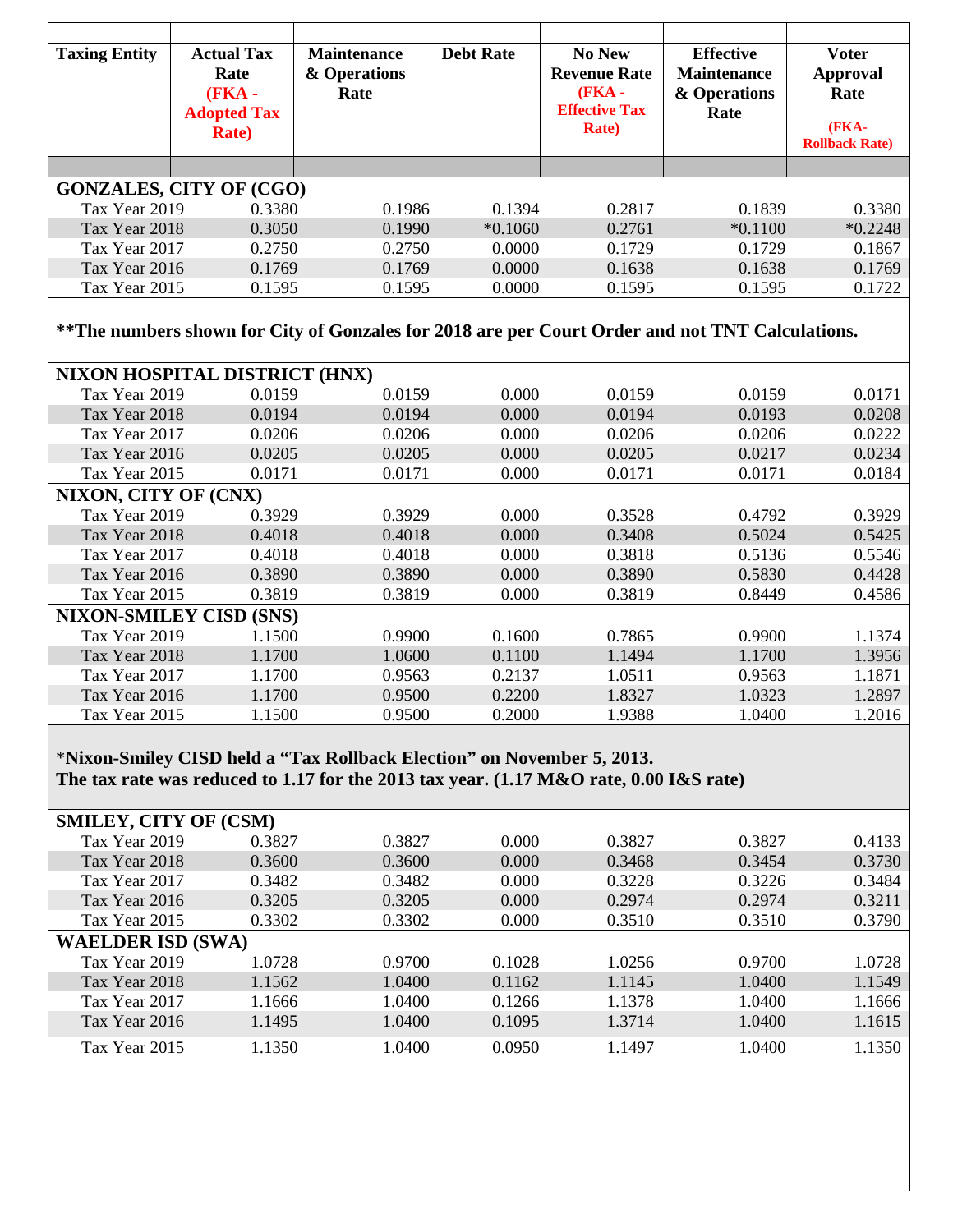| <b>Taxing</b><br><b>Entity</b>                                                                       | <b>Adopted Tax</b><br>Rate    | <b>Maintenance</b><br>$\boldsymbol{\&}$<br><b>Operations</b><br>Rate | <b>Debt Rate</b>                                                                                                 | <b>Effective</b><br><b>Tax Rate</b> | <b>Effective</b><br><b>Maintenance</b><br>$\boldsymbol{\&}$<br><b>Operations</b><br>Rate | <b>Rollback</b><br><b>Tax Rate</b> |  |  |
|------------------------------------------------------------------------------------------------------|-------------------------------|----------------------------------------------------------------------|------------------------------------------------------------------------------------------------------------------|-------------------------------------|------------------------------------------------------------------------------------------|------------------------------------|--|--|
|                                                                                                      |                               |                                                                      |                                                                                                                  |                                     |                                                                                          |                                    |  |  |
|                                                                                                      | <b>WAELDER, CITY OF (CWL)</b> |                                                                      |                                                                                                                  |                                     |                                                                                          |                                    |  |  |
| Tax Year 2019<br>Tax Year 2018                                                                       | 0.2244<br>0.2244              | 0.0154<br>0.0200                                                     | 0.2090<br>0.2044                                                                                                 | 0.2164<br>0.2044                    | 0.0193<br>0.0000                                                                         | 0.2298<br>0.2258                   |  |  |
| Tax Year 2017                                                                                        | 0.2064                        | 0.0000                                                               | 0.2064                                                                                                           | 0.2064                              | 0.0000                                                                                   | 0.2124                             |  |  |
| Tax Year 2016                                                                                        | 0.2111                        | 0.0000                                                               | 0.2111                                                                                                           | 0.2111                              | 0.0000                                                                                   | 0.2258                             |  |  |
| Tax Year 2015                                                                                        | 0.2131                        | 0.0000                                                               | 0.2131                                                                                                           | 0.2131                              | 0.0000                                                                                   | 0.2222                             |  |  |
|                                                                                                      |                               |                                                                      |                                                                                                                  |                                     |                                                                                          |                                    |  |  |
|                                                                                                      |                               |                                                                      | YOAKUM HOSPITAL DISTRICT ** This information is Provided by the District via Lavaca Co. TAC**                    |                                     |                                                                                          |                                    |  |  |
| Tax Year 2019                                                                                        | 0.1830                        | 0.1830                                                               | 0.0000                                                                                                           | 0.1830                              | 0.2101                                                                                   | 0.2269                             |  |  |
| Tax Year 2018                                                                                        | 0.2004                        | 0.2004                                                               | 0.0000                                                                                                           | 0.2004                              | 0.2020                                                                                   | 0.2181                             |  |  |
| Tax Year 2017                                                                                        | 0.2168                        | 0.1939                                                               | 0.0229                                                                                                           | 0.2292                              | 0.1796                                                                                   | 0.2168                             |  |  |
| Tax Year 2016                                                                                        | 0.2262                        | 0.1773                                                               | 0.0489                                                                                                           | 0.2262                              | 0.2181                                                                                   | 0.2844                             |  |  |
| Tax Year 2015                                                                                        | 0.1805                        | 0.1405                                                               | 0.0400                                                                                                           | 0.1805                              | 0.1402                                                                                   | 0.1914                             |  |  |
|                                                                                                      |                               |                                                                      |                                                                                                                  |                                     |                                                                                          |                                    |  |  |
|                                                                                                      |                               |                                                                      | These jurisdictions cross into the Gonzales County boundary line, but the levied taxes are not collected by      |                                     |                                                                                          |                                    |  |  |
|                                                                                                      |                               |                                                                      | the Gonzales County Tax Assessor-Collector. For more information please visit www.co.lavaca.tx.us                |                                     |                                                                                          |                                    |  |  |
|                                                                                                      |                               |                                                                      |                                                                                                                  |                                     |                                                                                          |                                    |  |  |
|                                                                                                      |                               |                                                                      | Moulton ISD <sup>**</sup> This information is Provided by the District via Lavaca County Tax Assessor-Collector. |                                     |                                                                                          |                                    |  |  |
| Tax Year 2019                                                                                        | 1.1299                        | 0.9700                                                               | 0.2499                                                                                                           | 0.6442                              | 0.9700                                                                                   | 1.2199                             |  |  |
| Tax Year 2018                                                                                        | 0.9900                        | 0.9900                                                               | 0.0000                                                                                                           | 0.6925                              | 0.9500                                                                                   | 0.9900                             |  |  |
| Tax Year 2017                                                                                        | 1.0100                        | 1.0100                                                               | 0.0000                                                                                                           | 1.1358                              | 1.06212                                                                                  | 1.0400                             |  |  |
| Tax Year 2016                                                                                        | 0.9800                        | 0.9800                                                               | 0.0000                                                                                                           | 1.4881                              | 0.99967                                                                                  | 1.0396                             |  |  |
| Tax Year 2015                                                                                        | 0.9800                        | 0.9800                                                               | 0.0000                                                                                                           | 1.43306                             | 1.81572                                                                                  | 1.0400                             |  |  |
|                                                                                                      |                               |                                                                      |                                                                                                                  |                                     |                                                                                          |                                    |  |  |
| Shiner ISD*** This information is Provided by the District via Lavaca County Tax Assessor-Collector. |                               |                                                                      |                                                                                                                  |                                     |                                                                                          |                                    |  |  |
| Tax Year 2019                                                                                        | 1.0401                        | 0.9700                                                               | 0.0701                                                                                                           | 0.8402                              | 0.9700                                                                                   | 1.0401                             |  |  |
| Tax Year 2018                                                                                        | 1.1101                        | 1.0400                                                               | 0.0701                                                                                                           | 1.0496                              | 1.0483                                                                                   | 1.1101                             |  |  |
| Tax Year 2017                                                                                        | 1.1101                        | 1.0400                                                               | 0.0701                                                                                                           | 0.9888                              | 1.0572                                                                                   | 1.1115                             |  |  |
| Tax Year 2016                                                                                        | 1.1101                        | 1.0400                                                               | 0.0000                                                                                                           | 1.0410                              | 1.0492                                                                                   | 1.0400                             |  |  |
| Tax Year 2015                                                                                        | 1.0400                        | 1.0400                                                               | 0.0000                                                                                                           | 1.1416                              | 2.3724                                                                                   | 1.0400                             |  |  |

The county is providing this table of property tax rate information as a service to the residents of the county. Each individual taxing unit is responsible for calculating the property tax rates listed in this table pertaining to that taxing unit and providing that information to the county.

*\*\*SB2 of the 86th Texas Legislature changed wording within the Texas Property Tax Code regarding Truth-In-Taxation. The changes are struck-out in red and replaced with the new verbiage.* 

The **Adopted Tax Rate** is the tax rate adopted by the governing body of a taxing unit.

The **Maintenance and Operations Rate** is the component of the adopted tax rate of a taxing unit that will impose the amount of taxes needed to fund maintenance and operation expenditures of the unit for the following year.

The **Debt Rate** is the component of the adopted tax rate of a taxing unit that will impose the amount of taxes needed to fund the unit's debt service for the following year.

The **No-New-Revenue Effective Tax Rate** is the tax rate that would generate the same amount of revenue in the current tax year as was generated by a taxing unit's adopted tax rate in the preceding tax year from property that is taxable in both the current tax year and the preceding tax year.